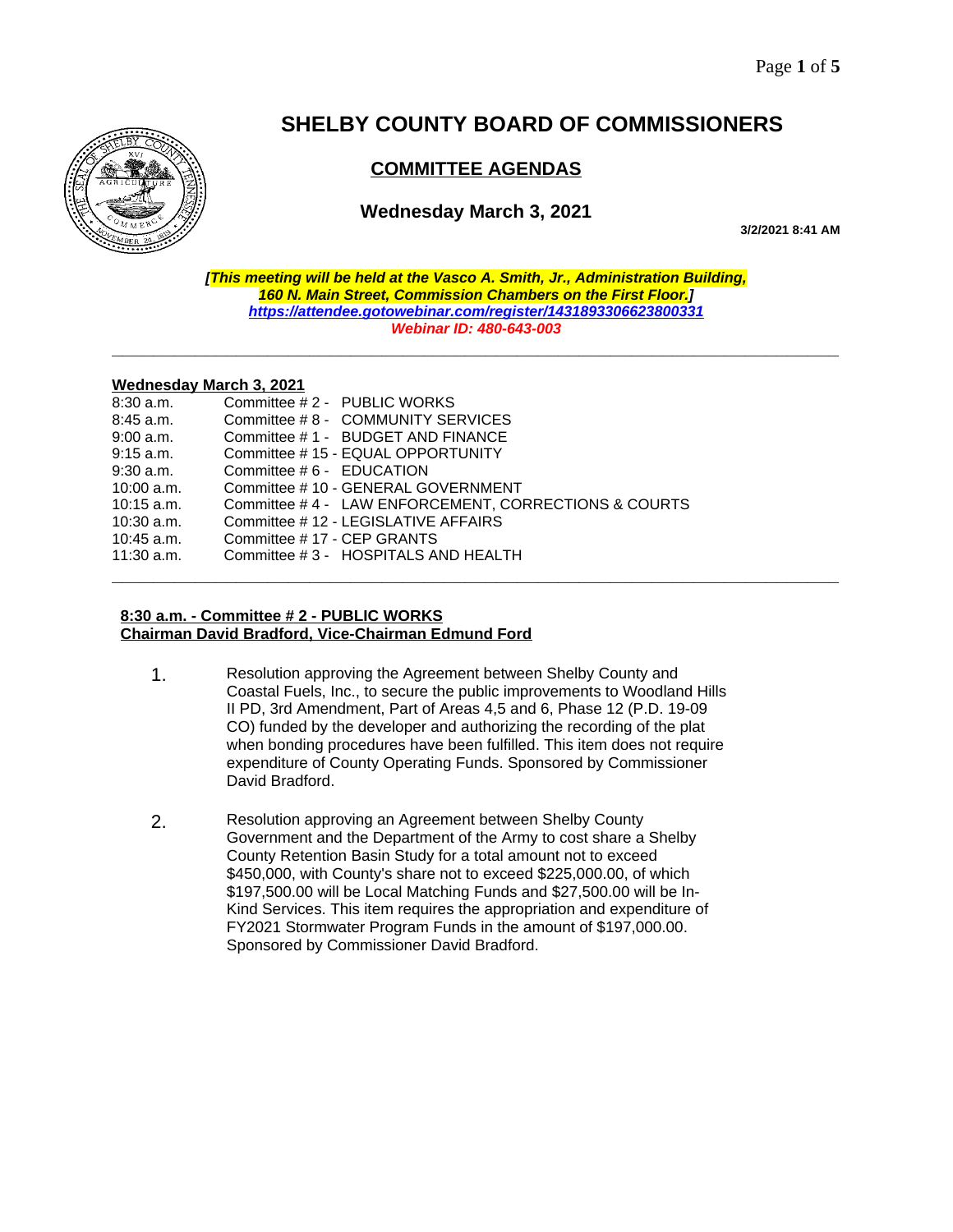#### **8:45 a.m. - Committee # 8 - COMMUNITY SERVICES Chairman Brandon Morrison, Vice-Chairman Willie Brooks**

- 1. Resolution to amend the FY2021 Grants Fund Operating Budget in the amount of \$783,368.00 for the period of October 1, 2020 through June 30, 2021 and to expend funding made available from the Federal Justice Assistance Grant received from the United States Department of Justice for the purposes of implementation of crime prevention programs. This item requires the appropriation and expenditure of FY2021 Federal Grant Funds in the amount of \$783,368.00 of which \$391,684.00 will be paid as a sub-grant to the City of Memphis. Sponsored by Commissioner Brandon Morrison.
- 2. Resolution to amend the FY2021 Grants Fund Operating Budget in the amount of \$50,000.00 and to appropriate said funds for the period of February 1, 2021 through June 30, 2021 to expend grant funds from the State of Tennessee Office of Criminal Justice Programs for the Shelby County Crime Victims & Rape Crisis Center to purchase equipment and increase staff capacity to continue provision of essential services to victims of crime. This item requires the appropriation and expenditure of FY2021 Federal thru State Grant Funds in the amount of \$50,000.00. Sponsored by Commissioner Brandon Morrison.
- 3. Resolution to approve a service provider contract with Integrated Addiction Care in the amount of \$475,604.00 for the period of upon execution to June 30, 2021 with the option to renew for two (2) additional one-year periods beginning July 1st through June 30th for the purposes of the Division of Community Services Comprehensive Opioid Site-Based Program designed to refer and connect individuals at high-risk of overdose to substance abuse treatment and create diversion strategies for those who have been, or are at risk of being, justice-system involved. This item requires the expenditure of Federal Grant Funds in the amount of \$475,604.00. Sponsored by Commissioner Brandon Morrison.

### **9:00 a.m. - Committee # 1 - BUDGET AND FINANCE Commissioner Edmund Ford, Vice-Chairman Michael Whaley**

1. DISCUSSION: Quarter Two Budget Findings (15 minutes) Commissioner Edmund H. Ford, Jr., Presenter

#### **9:15 a.m. - Committee # 15 - EQUAL OPPORTUNITY MWBE/LOSB Chairman Van Turner, Vice-Chairman Willie Brooks**

1. ORDINANCE - THIRD READING - Ordinance amending Shelby County Government's Locally Owned Small Business (LOSB) Ordinance Section 2-224 in order to, where practicable, apply the 20% LOSB Annual goal in the County's Procurement Process. Sponsored by Commissioner Van D. Turner, Jr., Commissioner Willie F. Brooks, Jr., and Commissioner Mickell Lowery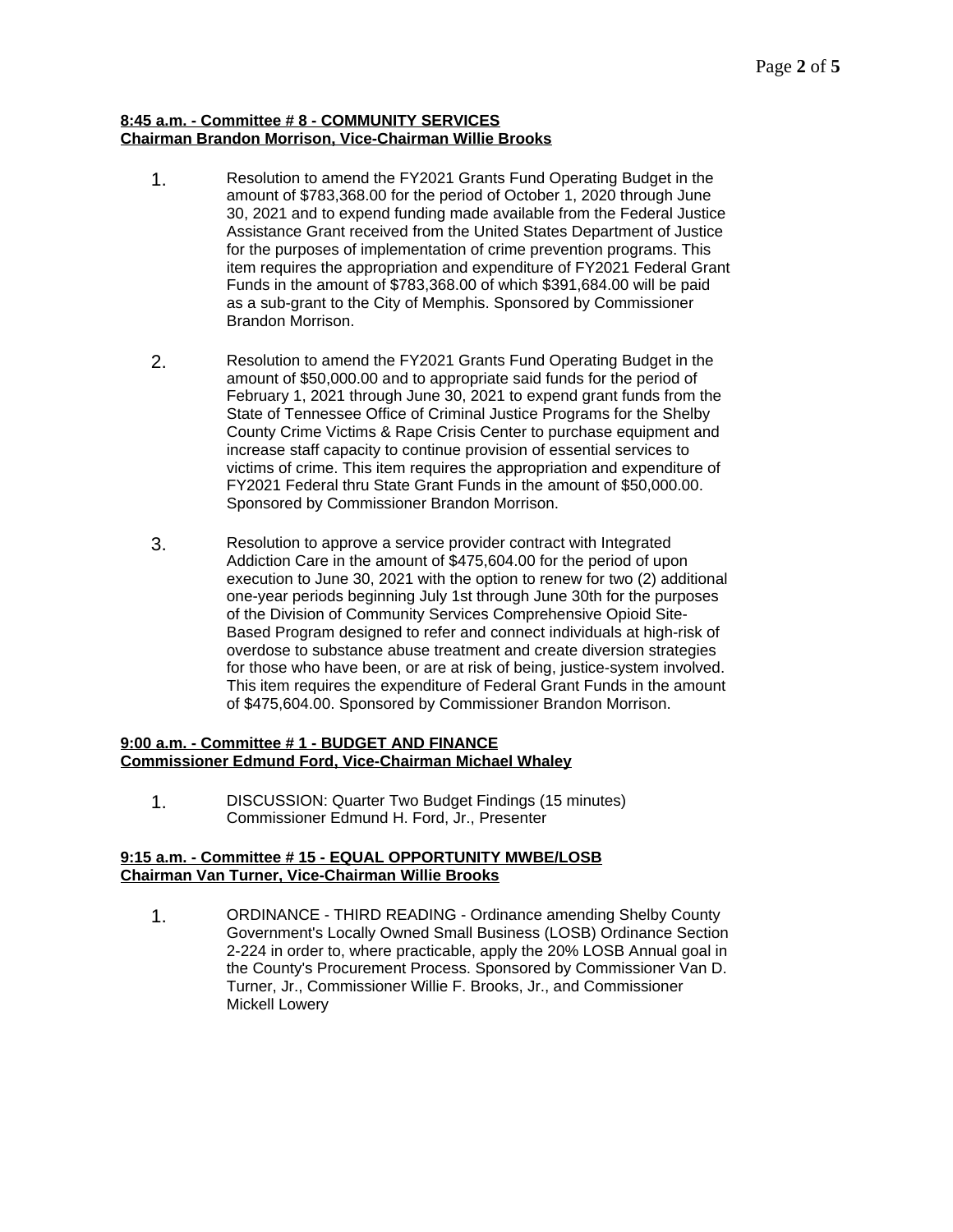#### **9:30 a.m. - Committee # 6 - EDUCATION Chairman Tami Sawyer, Vice-Chairman Michael Whaley**

- 1. Resolution ratifying amendments by the Shelby County Board of Education decreasing their Operating Budget for Fiscal Year 2021 in the amount of \$690,936.00, as adopted by the Shelby County Board of Education on January 26, 2021. This resolution does not increase the approved FY2021 Funding Level from Shelby County Government. Sponsored by Commissioner Tami Sawyer.
- 2. Resolution ratifying amendments by the Shelby County Board of Education to their Capital Improvement Projects (CIP) Budget for Fiscal Year 2021, as adopted by the Shelby County Board of Education on January 26, 2021, with an increase in the amount of \$288,289.00 and a reappropriation of existing project funds in the amount of \$365,272.00. This resolution does not increase the approved FY 2021 Funding Level from Shelby County Government. Sponsored by Commissioner Tami Sawyer.
- 3. Presentation First 8 Memphis Annual Report for the 2019-2020 Quarter 1 Report Dr. Kandace Thomas, Executive Director, Presenter (DEFERRED IN FEBRUARY 17, 2021 COMMITTEE MEETING)

#### **10:00 a.m. - Committee # 10 - GENERAL GOVERNMENT Chairman Eddie Jones, Vice-Chairman Mark Billingsley**

- 1. Resolution approving the Election of Notaries Public for appointment and/or reappointment for Shelby County, Tennessee. Sponsored by Commissioner Mark Billingsley.
- 2. Resolution approving the County Mayor's nomination of Sylvia Crum for appointment to the Downtown Parking Authority. Sponsored by Chairman Eddie S . Jones, Jr.

#### **10:15 a.m. - Committee # 4 - LAW ENFORCEMENT, CORRECTIONS & COURTS Chairman Amber Mills, Vice-Chairman Van Turner**

- 1. Resolution amending the FY2021 Grant Fund Operating Budget in the amount of \$200,000.00 to expend supplemental funding made available from the United States Department of Justice, Office of Justice Programs, Bureau of Justice Assistance for the purpose of reducing violence through Local, State, and Federal partnerships for the period of April 1, 2020 through September 30, 2023 for a total award in the amount of \$1,628,571.00. Sponsored by Commissioner Amber Mills.
- 2. Resolution approving a contract amendment with Flock Group Inc. in the amount of \$50,000.00 for the purchase of additional neighborhood license plate reader cameras and services. This item requires the expenditure of FY 2021 Capital Improvement Project (CIP) Funds in an amount not to exceed \$50,000.00. Sponsored by Commissioner Mark Billingsley and Commissioner Amber Mills.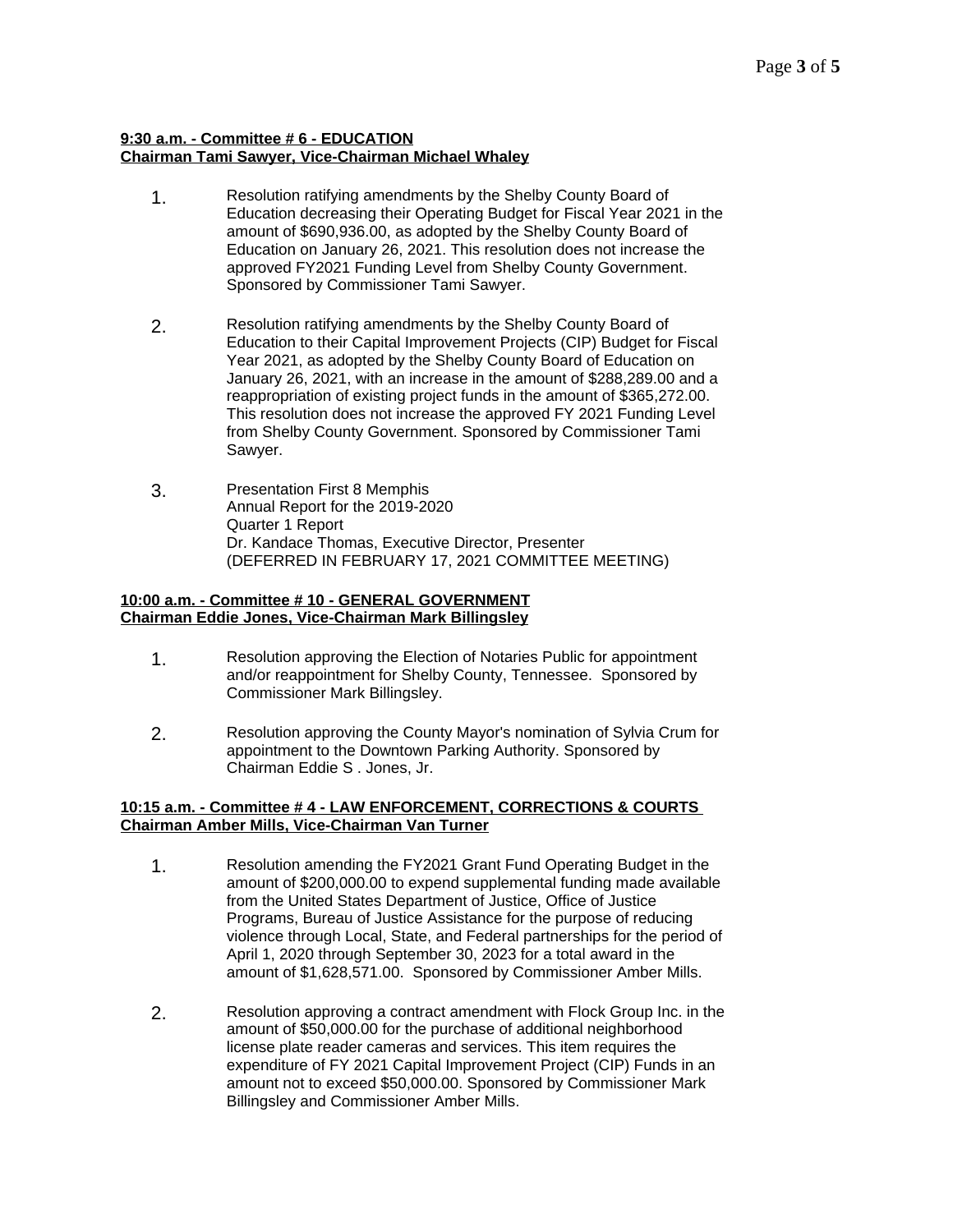### **10:30 a.m. - Committee # 12 - LEGISLATIVE AFFAIRS Chairman Amber Mills, Vice-Chairman Van Turner**

1. Joint resolution by the Board of County Commissioners of Shelby County, Tennessee and Davidson County, Tennessee opposing Tennessee House Bill 1280 (112th Regular Session 2021-2022) which proposes to mandate Nonpartisan races for all offices elected in Countywide Elections, E.G., Judicial Offices, Legislative Bodies, held in Shelby County and Davidson County. Sponsored by Commissioner Van D. Turner, Jr.

#### **10:45 a.m. - Committee # 17 - CEP GRANTS Chairman Mickell Lowery, Vice-Chairman Mick Wright**

- 1. Resolution awarding County Funds From The FY2021 Operating Budget in the amount of \$5,000.00 To South Main Association, A Charitable Organization. Sponsored By Commissioner Mickell Lowery.
- 2. Resolution awarding County Funds From The FY2021 Operating Budget in the amount of \$2,500.00 To Abundant Earth Global, CDC, A Charitable Organization. Sponsored By Commissioner Van D. Turner, Jr.
- 3. Resolution awarding County Funds From The FY2021 Operating Budget in the amount of \$25,000.00 To Christian Brothers High School, A Charitable Organization. Sponsored By Commissioner Mark Billingsley.
- 4. Resolution awarding County Funds From The FY2021 Operating Budget in the amount of \$25,000.00 To St. Benedict at Auburndale, A Charitable Organization. Sponsored By Commissioner Mark Billingsley.
- 5. Resolution awarding County Funds From The FY2021 Operating Budget in the amount of \$10,000.00 To Africa In April Cultural Awareness Festival, Inc., A Charitable Organization. Sponsored By Commissioner Mickell Lowery.
- 6. Resolution awarding County Funds From The FY2021 Operating Budget in the amount of \$5,000.00 To Gilliam Foundation, Inc., A Charitable Organization. Sponsored By Commissioner Mickell Lowery.
- 7. Resolution awarding County Funds From The FY2021 Operating Budget in the amount of \$24,000.00 To Association for the Preservation of Tennessee Antiquities - Arlington Chapter, A Charitable Organization. Sponsored By Commissioner Amber Mills.
- 8. Resolution awarding County Funds From The FY2021 Operating Budget in the amount of \$25,000.00 To Let's Innovate Through Education (LITE) Memphis, A Charitable Organization. Sponsored By Commissioner Michael Whaley.